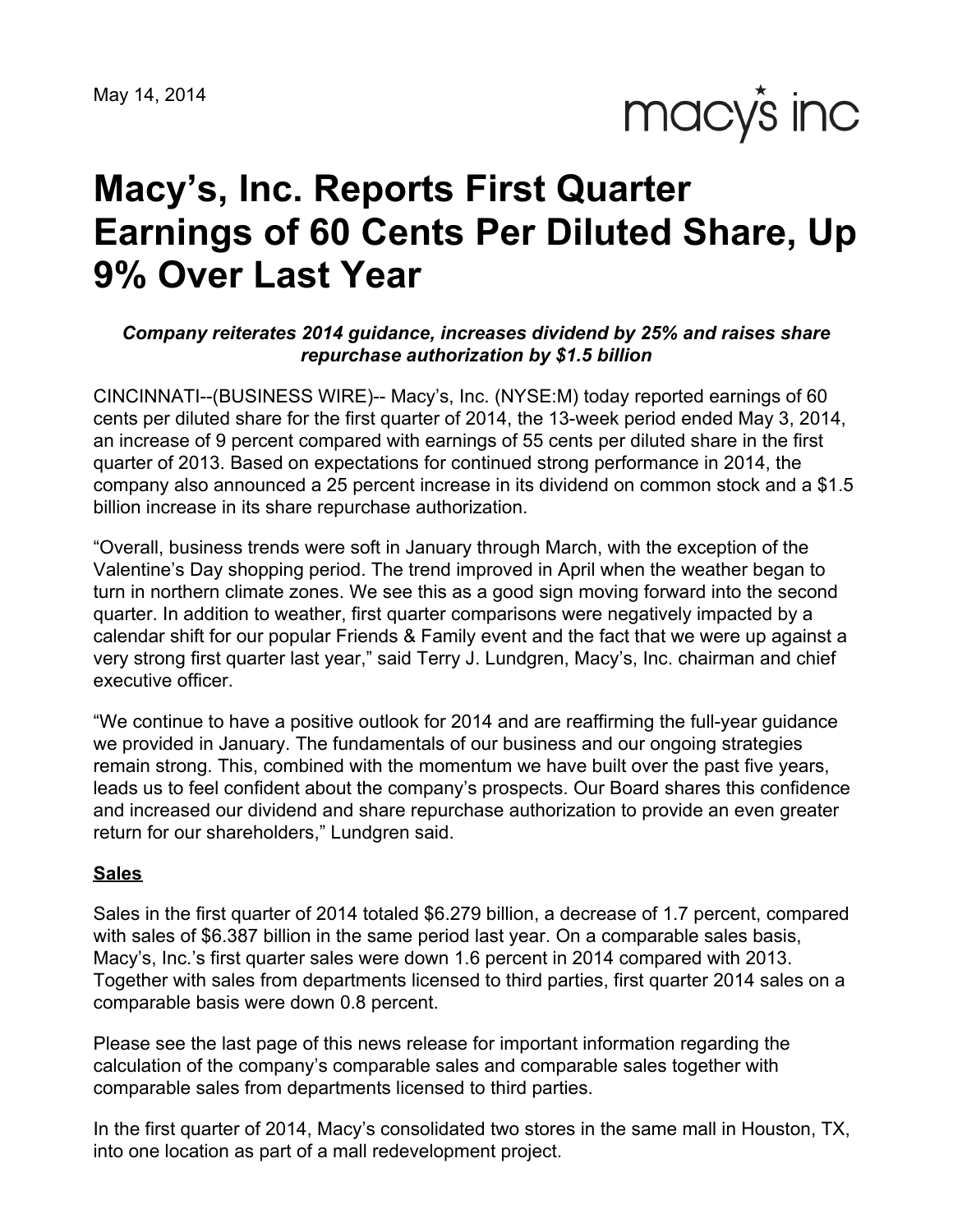# **Operating Income**

Macy's, Inc.'s operating income totaled \$443 million or 7.1 percent of sales for the first quarter of 2014, compared with \$435 million or 6.8 percent of sales for the same period in 2013. This represents a 30 basis point increase in operating income as percent to sales.

# **Cash Flow**

Net cash provided by operating activities was \$86 million in the first quarter of 2014, compared with \$298 million in the first quarter last year. Net cash used by investing activities in the first quarter of 2014 was \$96 million, compared with \$107 million a year ago. Net cash used by financing activities in the first quarter of 2014 was \$385 million, compared with \$275 million last year.

The company repurchased approximately 7.4 million shares of its common stock for a total of approximately \$432 million in the first quarter of 2014.

## **Dividend Increase**

Macy's, Inc.'s board of directors has authorized an increase in the quarterly dividend on Macy's common stock to 31.25 cents per share from the current 25 cents per share. The new dividend will be payable July 1, 2014, to shareholders of record at the close of business on June 13, 2014.

This represents the fourth increase in the dividend in the past three years. Over that period, the quarterly dividend has increased more than six-fold from 5 cents per share to 31.25 cents per share.

#### **Increased Share Repurchase Authorization**

The board also has increased the company's share repurchase authorization by \$1.5 billion. This brings the remaining authorization outstanding, as of the end of the first quarter on May 3, 2014, after giving effect to this increase, to approximately \$2.5 billion, which the company can use to purchase common shares from time to time in the open market, in privately negotiated transactions or otherwise at any time and from time to time without prior notice.

Since resuming its share repurchase program in August 2011, Macy's, Inc. had bought back approximately 93 million shares for approximately \$3.9 billion through May 3, 2014.

## **Looking Ahead**

The company continues to expect comparable sales growth in fiscal 2014 in the range of 2.5 percent to 3 percent. The company also reiterated its guidance for earnings per diluted share in fiscal 2014 of \$4.40 to \$4.50.

Macy's, Inc., with corporate offices in Cincinnati and New York, is one of the nation's premier retailers, with fiscal 2013 sales of \$27.931 billion. The company operates about 840 stores in 45 states, the District of Columbia, Guam and Puerto Rico under the names of Macy's and Bloomingdale's, as well as the macys.com and bloomingdales.com websites. The company also operates 13 Bloomingdale's Outlet stores. Bloomingdale's in Dubai is operated by Al Tayer Group LLC under a license agreement.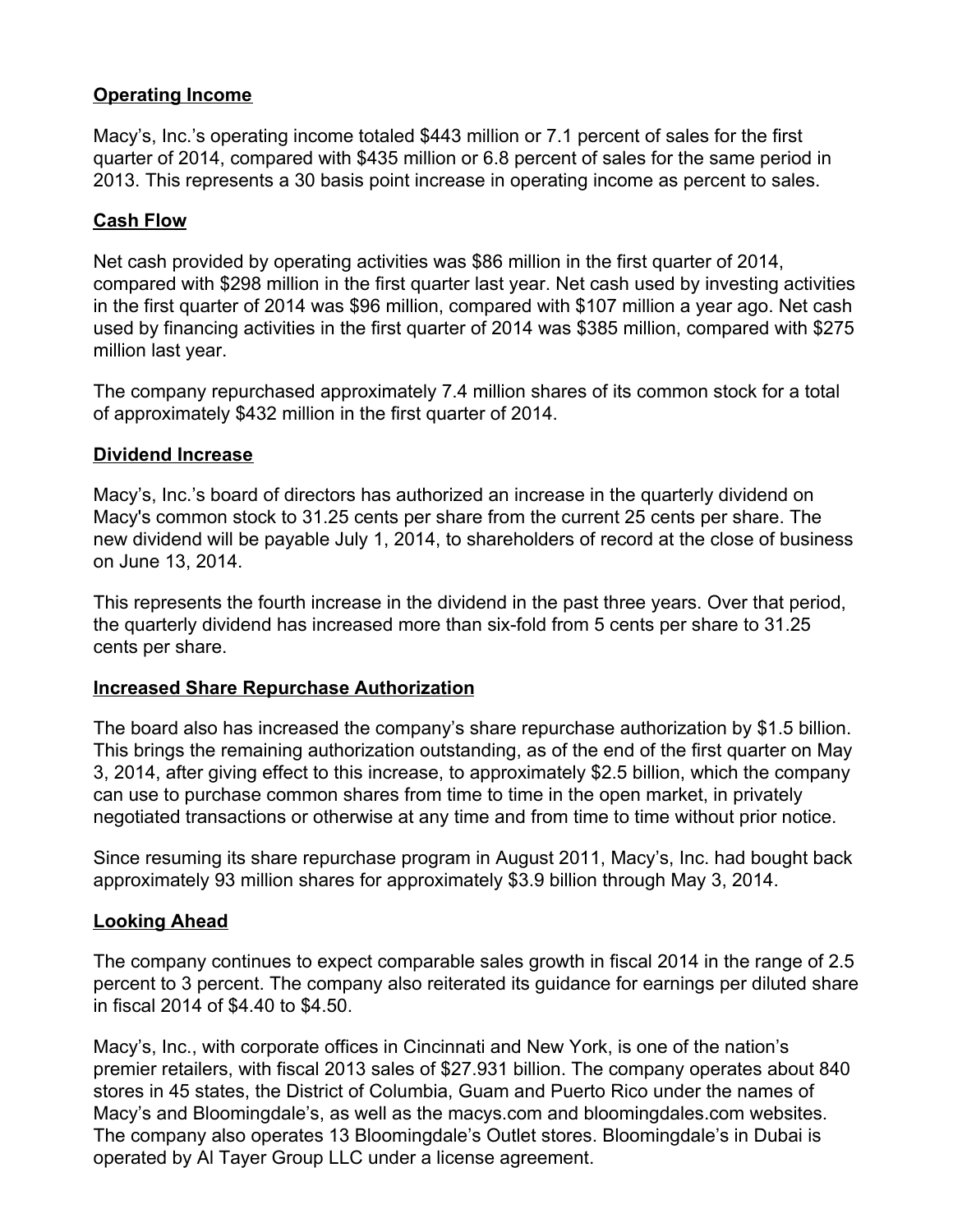All statements in this press release that are not statements of historical fact are forwardlooking statements within the meaning of the Private Securities Litigation Reform Act of 1995. Such statements are based upon the current beliefs and expectations of Macy's management and are subject to significant risks and uncertainties. Actual results could differ materially from those expressed in or implied by the forward-looking statements contained in this release because of a variety of factors, including conditions to, or changes in the timing of, proposed transactions, prevailing interest rates and non-recurring charges, competitive pressures from specialty stores, general merchandise stores, off-price and discount stores, manufacturers' outlets, the Internet, mail-order catalogs and television shopping and general consumer spending levels, including the impact of the availability and level of consumer debt, the effect of weather and other factors identified in documents filed by the company with the Securities and Exchange Commission. In light of these risks and uncertainties, readers are cautioned not to place undue reliance on forward-looking statements. Except as may be required by applicable law, Macy's disclaims any obligation to update its forwardlooking statements for any reason.

# # #

(NOTE: Additional information on Macy's, Inc., including past news releases, is available at [www.macysinc.com/pressroom](http://www.macysinc.com/pressroom). A webcast of Macy's, Inc.'s call with analysts and investors will be held today (May 14) at 10:30 a.m. (ET). The webcast is accessible to the media and general public via the company's website at [www.macysinc.com](http://www.macysinc.com). Analysts and investors may call in on 1-800-341-3130, passcode 1551188. A replay of the conference call can be accessed on the website or by calling 1-888 203-1112 (same passcode) about two hours after the conclusion of the call.

Macy's, Inc. is scheduled to present at the Citi 2014 Global Consumer Conference at 8:10 a.m. ET on Wednesday, May 28, in New York City. Media and investors may access a live audio webcast of the presentation at [www.macysinc.com/ir](http://www.macysinc.com/ir) beginning at 8:10 a.m. on May 28. A replay of the webcast will be available on the company's website.)

## **MACY'S, INC.**

#### Consolidated Statements of Income (Unaudited) (Note 1)

(All amounts in millions except percentages and per share figures)

|           |         | 13 Weeks Ended<br>May 3, 2014 |         | 13 Weeks Ended<br>May 4, 2013 |  |
|-----------|---------|-------------------------------|---------|-------------------------------|--|
|           | \$      | $%$ to<br><b>Net</b><br>sales | \$      | $%$ to<br><b>Net</b><br>sales |  |
| Net sales | \$6,279 |                               | \$6,387 |                               |  |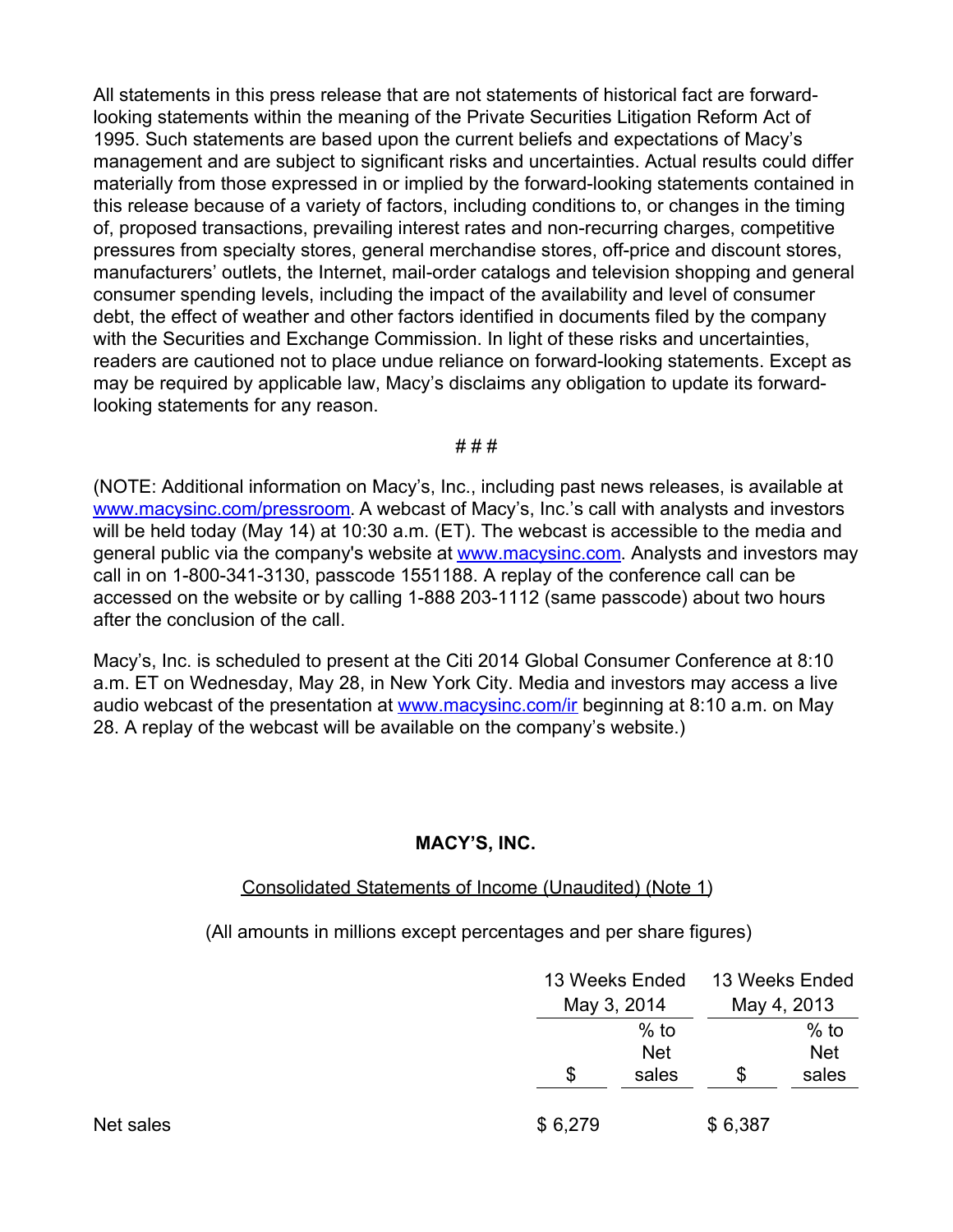| Cost of sales (Note 2)                                   | 3,836          | 61.1%   | 3,911          | 61.2%      |
|----------------------------------------------------------|----------------|---------|----------------|------------|
| Gross margin                                             | 2,443          | 38.9%   | 2,476          | 38.8%      |
| Selling, general and administrative expenses             | (2,000)        | (31.8%) | (2,041)        | $(32.0\%)$ |
| Operating income                                         | 443            | 7.1%    | 435            | 6.8%       |
| Interest expense - net                                   | (100)          |         | (97)           |            |
| Income before income taxes                               | 343            |         | 338            |            |
| Federal, state and local income tax expense<br>(Note 3)  | (119)          |         | (121)          |            |
| Net income                                               | 224<br>\$      |         | \$<br>217      |            |
| Basic earnings per share                                 | \$<br>.61      |         | \$<br>.56      |            |
| Diluted earnings per share                               | \$<br>.60      |         | \$<br>.55      |            |
| Average common shares:<br><b>Basic</b><br><b>Diluted</b> | 365.9<br>372.6 |         | 388.2<br>394.5 |            |
| End of period common shares outstanding                  | 361.8          |         | 383.7          |            |
| Depreciation and amortization expense                    | \$<br>253      |         | \$<br>251      |            |

# Consolidated Statements of Income (Unaudited)

Notes:

(1) Because of the seasonal nature of the retail business, the results of operations for the 13 weeks ended May 3, 2014 and May 4, 2013 (which do not include the Christmas season) are not necessarily indicative of such results for the fiscal year.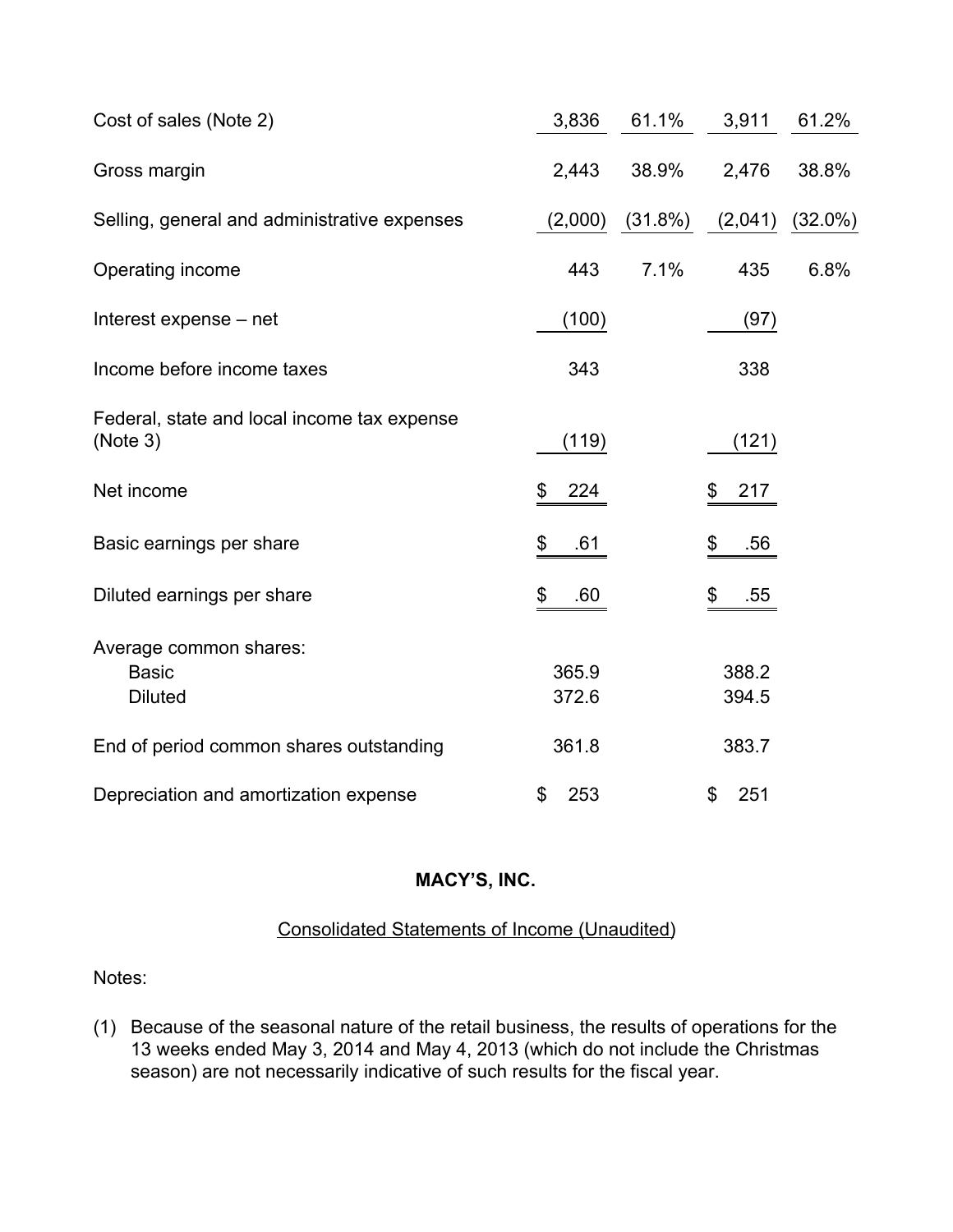- (2) Merchandise inventories are valued at the lower of cost or market using the last-in, first-out (LIFO) retail inventory method. Application of the LIFO retail inventory method did not result in the recognition of any LIFO charges or credits affecting cost of sales for the 13 weeks ended May 3, 2014 or May 4, 2013.
- (3) Federal, state and local income taxes differ from the federal income tax statutory rate of 35%, principally because of the effect of state and local taxes, including the settlement of various tax issues and tax examinations.

#### Consolidated Balance Sheets (Unaudited)

# (millions)

|                                          | May 3,    | February<br>1,          | May 4,         |
|------------------------------------------|-----------|-------------------------|----------------|
|                                          | 2014      | 2014                    | 2013           |
| <b>ASSETS:</b>                           |           |                         |                |
| <b>Current Assets:</b>                   |           |                         |                |
| Cash and cash equivalents                | \$1,878   | \$                      | 2,273 \$ 1,752 |
| <b>Receivables</b>                       | 275       | 438                     | 295            |
| Merchandise inventories                  | 5,897     | 5,557                   | 5,631          |
| Prepaid expenses and other current       |           |                         |                |
| assets                                   | 454       | 420                     | 388            |
| <b>Total Current Assets</b>              | 8,504     | 8,688                   | 8,066          |
| Property and Equipment – net             | 7,792     | 7,930                   | 8,063          |
| Goodwill                                 | 3,743     | 3,743                   | 3,743          |
| Other Intangible Assets - net            | 519       | 527                     | 552            |
| <b>Other Assets</b>                      | 760       | 746                     | 616            |
| <b>Total Assets</b>                      | \$21,318  | $\frac{1}{2}$<br>21,634 | \$21,040       |
| LIABILITIES AND SHAREHOLDERS' EQUITY:    |           |                         |                |
| <b>Current Liabilities:</b>              |           |                         |                |
| Short-term debt                          | \$<br>461 | $\mathcal{L}$<br>463 \$ | 124            |
| Merchandise accounts payable             | 2,390     | 1,691                   | 2,426          |
| Accounts payable and accrued liabilities | 2,220     | 2,810                   | 2,134          |
| Income taxes                             | 105       | 362                     | 91             |
| Deferred income taxes                    | 381       | 400                     | 426            |
| <b>Total Current Liabilities</b>         | 5,557     | 5,726                   | 5,201          |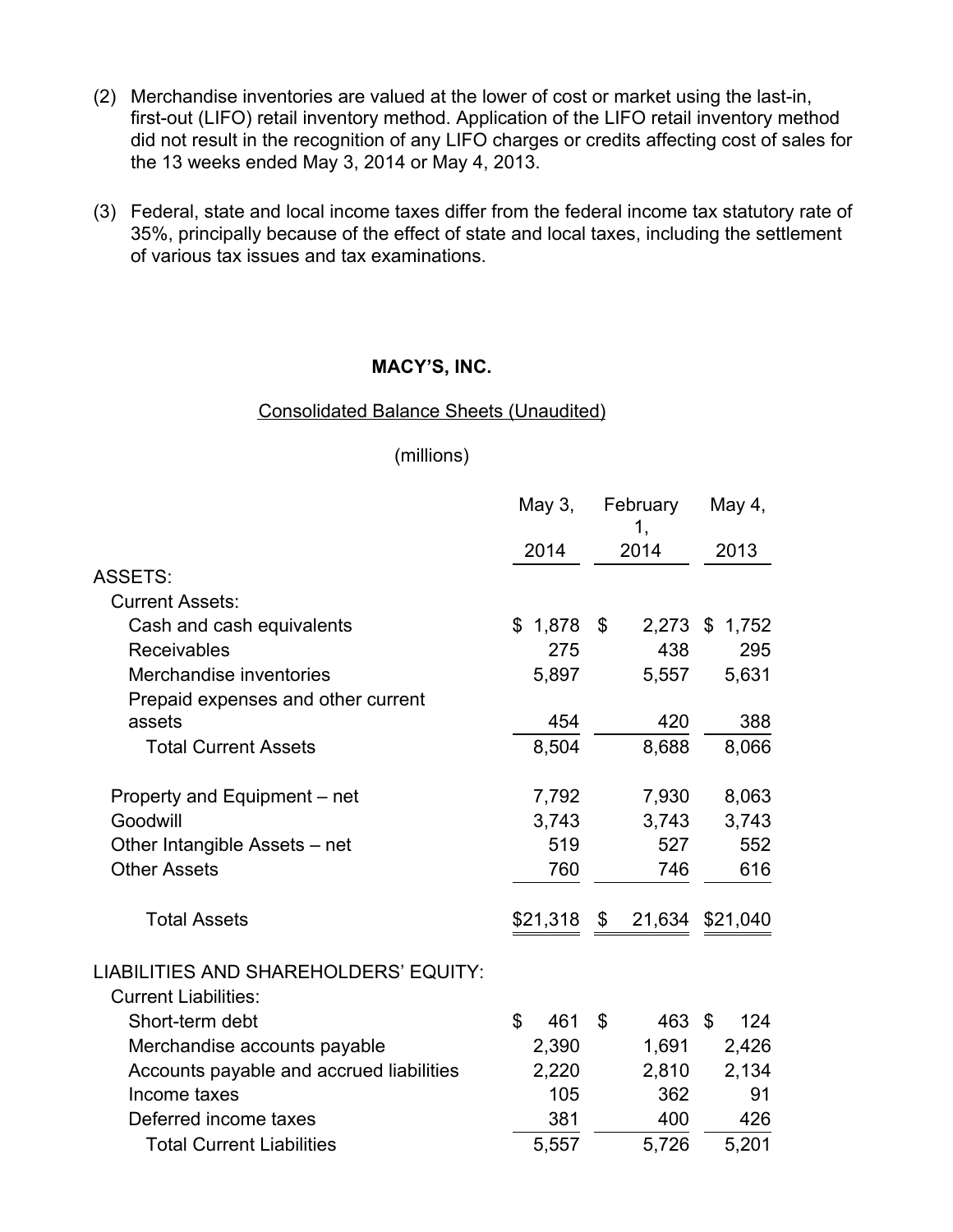| Long-Term Debt                                    | 6,722    | 6,728 | 6,797           |
|---------------------------------------------------|----------|-------|-----------------|
| <b>Deferred Income Taxes</b>                      | 1,304    | 1,273 | 1,240           |
| <b>Other Liabilities</b>                          | 1,635    | 1,658 | 1,831           |
| <b>Shareholders' Equity</b>                       | 6,100    | 6,249 | 5,971           |
| <b>Total Liabilities and Shareholders' Equity</b> | \$21,318 | - \$  | 21,634 \$21,040 |

# Consolidated Statements of Cash Flows (Unaudited)

# (millions)

|                                                                                      | May 3, 2014    |       | 13 Weeks Ended 13 Weeks Ended<br>May 4, 2013 |       |
|--------------------------------------------------------------------------------------|----------------|-------|----------------------------------------------|-------|
| Cash flows from operating activities:                                                |                |       |                                              |       |
| Net income                                                                           | $\mathfrak{S}$ | 224   | \$                                           | 217   |
| Adjustments to reconcile net income to net cash<br>provided by operating activities: |                |       |                                              |       |
| Depreciation and amortization                                                        |                | 253   |                                              | 251   |
| Stock-based compensation expense                                                     |                | 21    |                                              | 17    |
| Amortization of financing costs and premium on                                       |                |       |                                              |       |
| acquired debt                                                                        |                | (2)   |                                              | (2)   |
| Changes in assets and liabilities:                                                   |                |       |                                              |       |
| Decrease in receivables                                                              |                | 163   |                                              | 78    |
| Increase in merchandise inventories                                                  |                | (340) |                                              | (323) |
| Increase in prepaid expenses and other                                               |                |       |                                              |       |
| current assets                                                                       |                | (31)  |                                              | (31)  |
| (Increase) decrease in other assets not                                              |                |       |                                              |       |
| separately identified                                                                |                | (14)  |                                              | 1     |
| Increase in merchandise accounts payable                                             |                | 628   |                                              | 754   |
| Decrease in accounts payable and accrued                                             |                |       |                                              |       |
| liabilities not separately identified                                                |                | (548) |                                              | (454) |
| Decrease in current income taxes                                                     |                | (256) |                                              | (264) |
| Increase in deferred income taxes                                                    |                | 8     |                                              | 5     |
| Increase (decrease) in other liabilities not                                         |                |       |                                              |       |
| separately identified                                                                |                | (20)  |                                              | 49    |
| Net cash provided by operating activities                                            |                | 86    |                                              | 298   |
| Cash flows from investing activities:                                                |                |       |                                              |       |
| Purchase of property and equipment                                                   |                | (63)  |                                              | (65)  |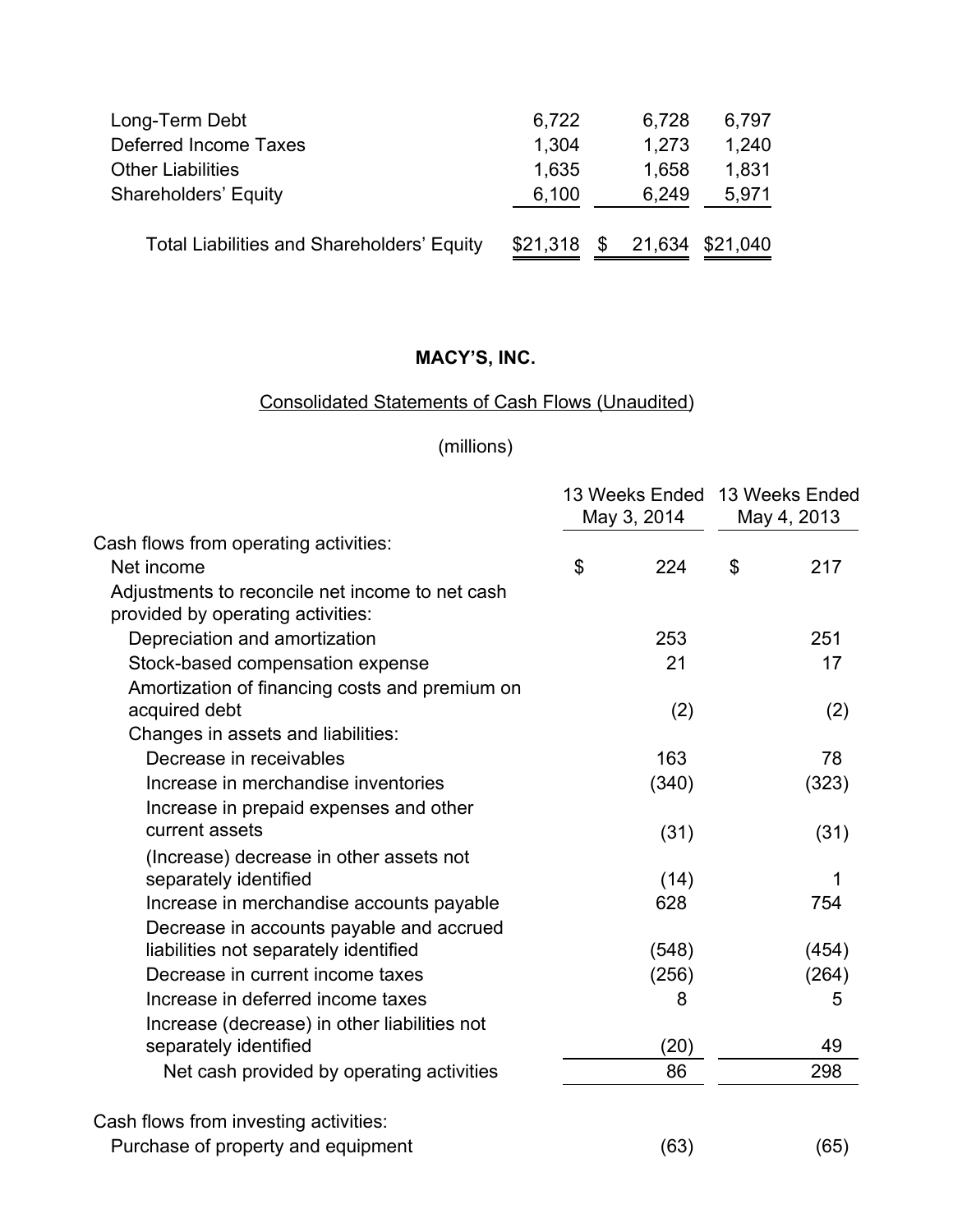| Capitalized software                             | (49)  | (50)        |
|--------------------------------------------------|-------|-------------|
| Disposition of property and equipment            | 10    | 4           |
| Other, net                                       | 6     | 4           |
| Net cash used by investing activities            | (96)  | (107)       |
| Cash flows from financing activities:            |       |             |
| Debt repaid                                      | (5)   | (5)         |
| Dividends paid                                   | (92)  | (78)        |
| Increase (decrease) in outstanding checks        | (11)  | 44          |
| Acquisition of treasury stock                    | (403) | (336)       |
| Issuance of common stock                         | 126   | 100         |
| Net cash used by financing activities            | (385) | (275)       |
| Net decrease in cash and cash equivalents        | (395) | (84)        |
| Cash and cash equivalents at beginning of period | 2,273 | 1,836       |
| Cash and cash equivalents at end of period       | 1,878 | \$<br>1,752 |

## Important Information Regarding Non-GAAP Financial Measures

The Company reports its financial results in accordance with generally accepted accounting principles (GAAP). However, management believes that certain non-GAAP financial measures provide users of the Company's financial information with additional useful information. See the table below for supplemental financial data and a corresponding reconciliation to GAAP financial measures. This non-GAAP financial measure should be viewed as supplementing, and not as an alternative or substitute for, the Company's financial results prepared in accordance with GAAP. Certain of the items that may be excluded or included in this non-GAAP financial measure may be significant items that could impact the Company's financial position, results of operations and cash flows and should therefore be considered in assessing the Company's actual financial condition and performance. The methods used by the Company to calculate its non-GAAP financial measures may differ significantly from methods used by other companies to compute similar measures. As a result, any non-GAAP financial measures presented herein may not be comparable to similar measures provided by other companies.

Macy's, Inc. believes that providing changes in comparable sales including the impact of growth in comparable sales of departments licensed to third parties supplementally to its results of operations calculated in accordance with GAAP provides useful information to investors. In particular, Macy's, Inc. believes that this supplemental information assists in evaluating the Company's ability to generate sales growth, whether through owned